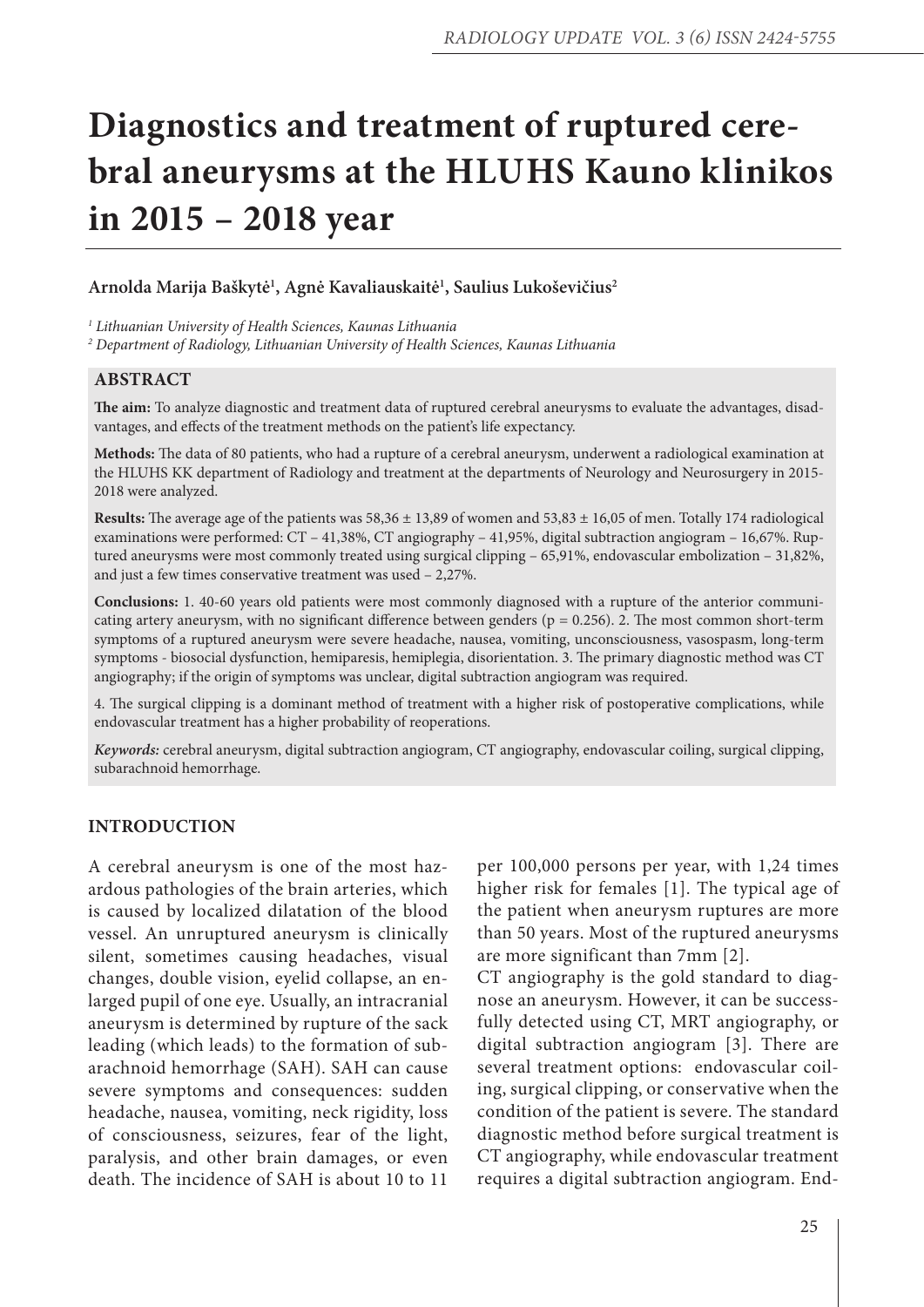ovascular treatment is characterized by a less invasive and shorter duration of the procedure, but it is riskier because of the increased chance of repeated bleeding [4-5].

# **AIM**

To analyze diagnostic and treatment data of ruptured cerebral aneurysms to evaluate the advantages, disadvantages, and effects of the treatment methods on the patient's life expectancy.

# **METHODS**

We performed the retrospective observational study at the largest healthcare institution in Lithuania, HLUHS KK, in 2015-2018. Data of 80 patients diagnosed with a ruptured subarachnoid aneurysm based on brain CT, CT angiography, or digital subtraction angiogram. Data about the age and gender of the patients, quantity, size, localization of aneurysms, duration of treatment, and dynamics of symptoms were collected from patients' charts. Patients were grouped by the method of treatment: conservative, endovascular coiling, surgical clipping. Patients' medical histories were chosen randomly. Significance level p<0,05 was chosen.

# **RESULTS**

The study population consisted of 80 patients: 50 (62,5%) were women and 30 (37,5%) men. Age of patients in this group ranged from 24 to 87 years with an average age -  $58,36 \pm 13,89$  of women and  $53,83 \pm 16,05$  of man. There was no significant age difference between genders (P=0,206). Totally 174 radiological examinations were performed: CT – 41,38% (Fig. 1), CT angiography – 41,95% (Fig. 2, Fig. 3, Fig. 4), digital subtraction angiogram – 16,67% (Fig. 5).



Fig. 1. Simple, non-contrasting brain CT. SAH foundation tanks (white arrow), complicated intraventricular hemorrhage (blue arrow).



Fig. 2. Cerebral CT angiography, axial projection, unedited (raw) image. Contrast media in arteries (thin black arrow), contrast media in the aneurysm (blue arrow). Bleeding into the brain near the aneurysm sac (thick black arrow).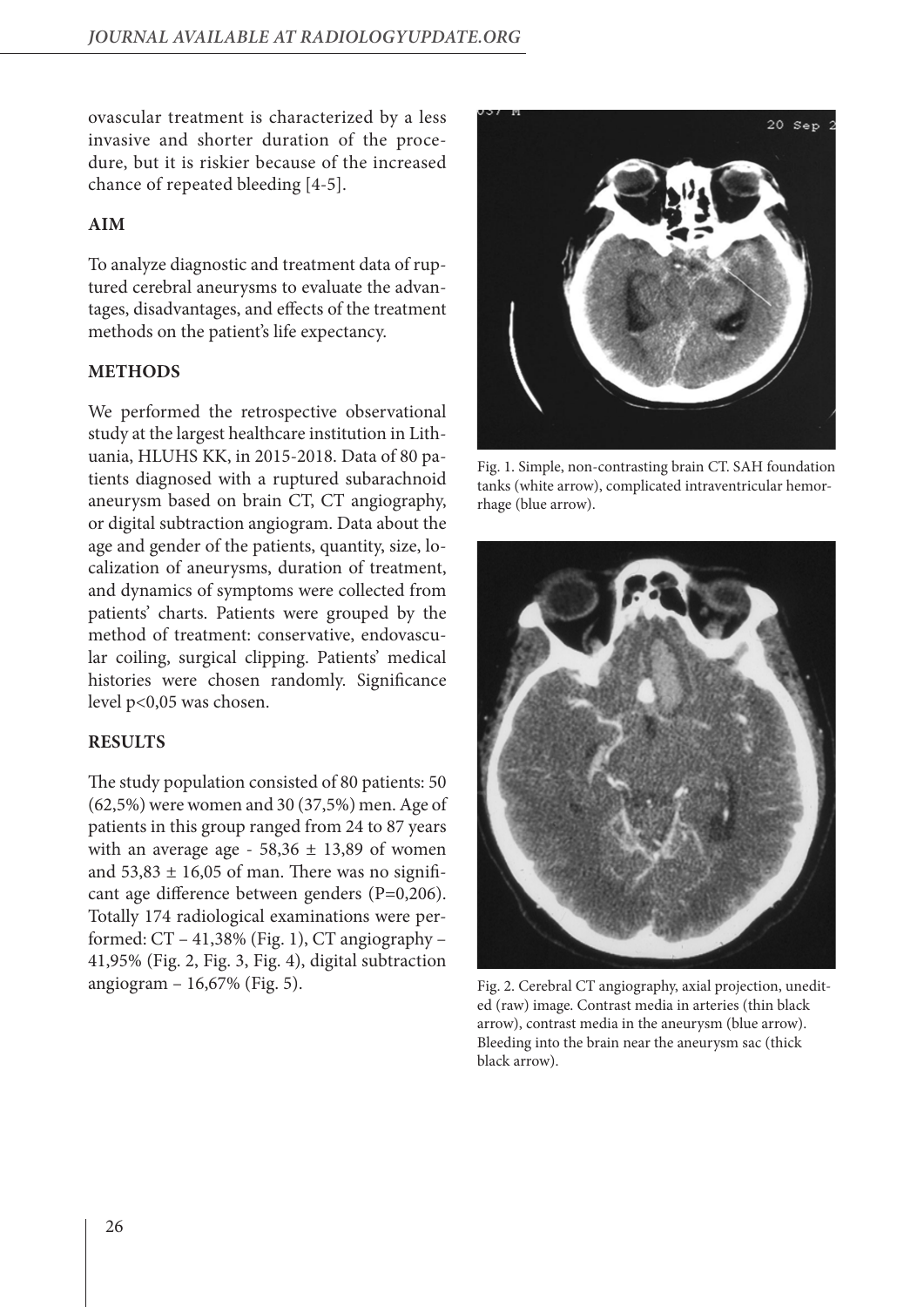

Fig. 3. Brain CT angiography 3D reconstruction with MIP (maximum intensity pixels). Aneurysm of the anterior communicating artery (grey arrow).



Fig. 4. Brain CT angiography 3D reconstruction in SSD (surface shaded display). Aneurysm of the anterior communicating artery (blue arrow).



Fig. 5. Brain digital subtraction angiogram. Aneurysm of the anterior communicating artery (blue arrow).

The diagnosis was based on CT and CT angiography for 63,75% patients, digital subtraction angiogram – 7,5%, CT angiography, and digital subtraction angiogram – 28,75%. Patients were diagnosed with 94 intracranial aneurysms, of which 85 were ruptured. In a total of 80 patients, 13 cases (16,25%) had multiple aneurysms: 12 patients had two aneurysms, for three patients

both were ruptured, one patient had three aneurysms (1 ruptured). The most frequent localizations of ruptured aneurysms were: anterior communicating artery – 32,96%, right and left middle cerebral artery distributed into 26,38 % and 20,89 %, right and left internal carotid artery – 11 % and 3,33 % (Table 1), there was no significant difference between the genders ( $P = 0.068$ ).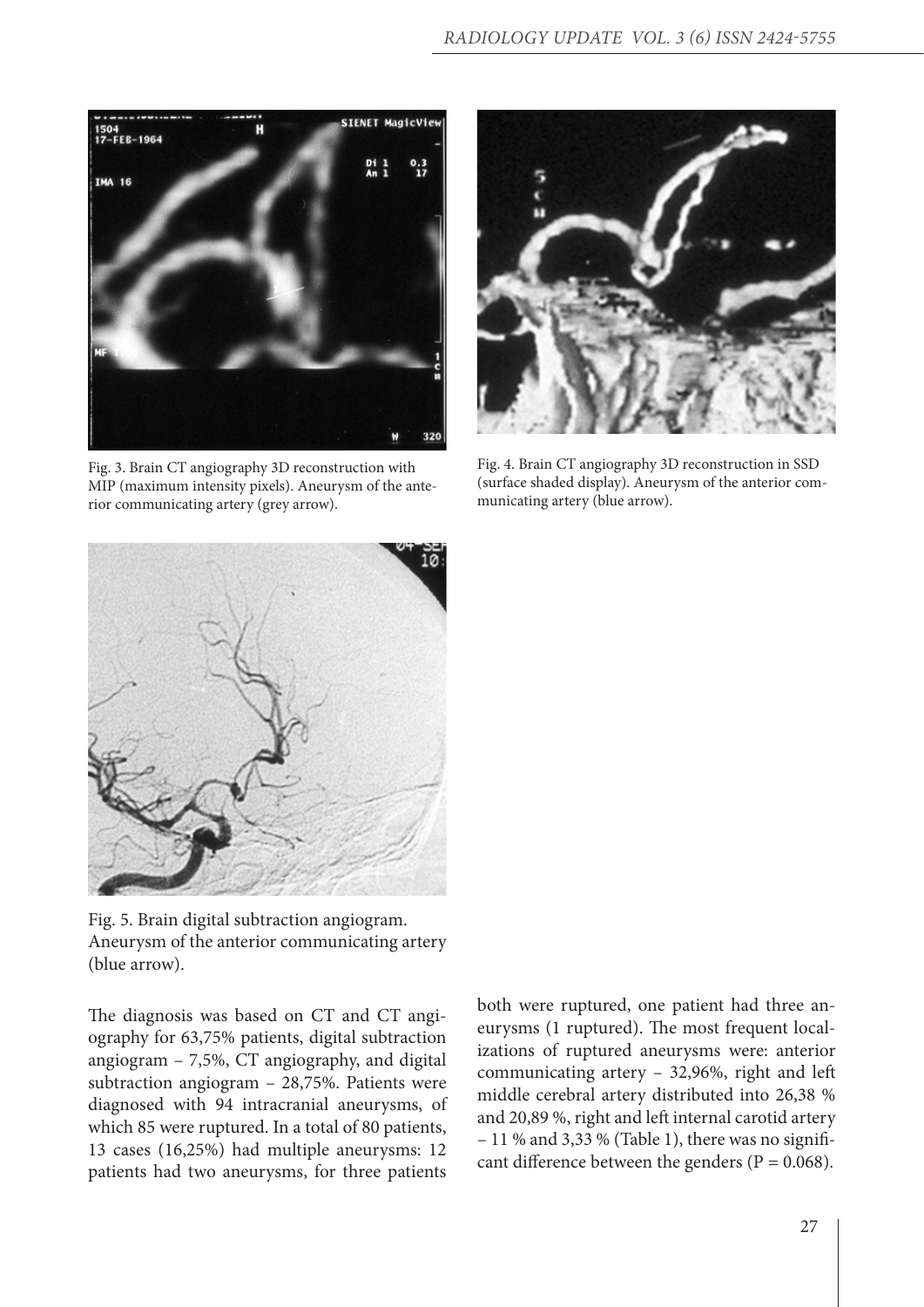| <b>Localization of aneurysms</b> | Distribution among male (%) | Distribution among female (%) |
|----------------------------------|-----------------------------|-------------------------------|
| <b>ACoA</b>                      | 15,38                       | 17,58                         |
| MCA (right)                      | 14,29                       | 12,09                         |
| MCA (left)                       | 3,31                        | 17,58                         |
| ICA (right)                      | 1,11                        | 9,89                          |
| ICA (left)                       | 1,11                        | 2,22                          |
| Ach (left)                       |                             | 1,11                          |
| BA                               |                             | 2,22                          |
| VA (left)                        | 1,11                        |                               |
| <b>PICA</b>                      |                             | 1,11                          |
| Total                            | 36,2                        | 63,8                          |

| Table 1. Distribution of aneurysms' localization |  |
|--------------------------------------------------|--|
|--------------------------------------------------|--|

Here: - ACoA – anterior communicating artery, MCA - middle cerebral artery, ICA - internal carotid artery, Ach – anterior choroidal artery, BA - basilar artery, VA – vertebral artery, PICA – posterior inferior cerebellar artery.

During the study, the mean cerebral aneurysm size was detected 8,6x7,52mm (minimum – 0,6x0,7mm, maximum - 35x45mm). According to our research, ruptured aneurysms were most commonly treated using surgical clipping – 65,91%, endovascular embolization – 31,82%, and just a few times conservative treatments were used – 2,27% (Fig. 6).



**Fig. 6. Distribution of performed treatment methods**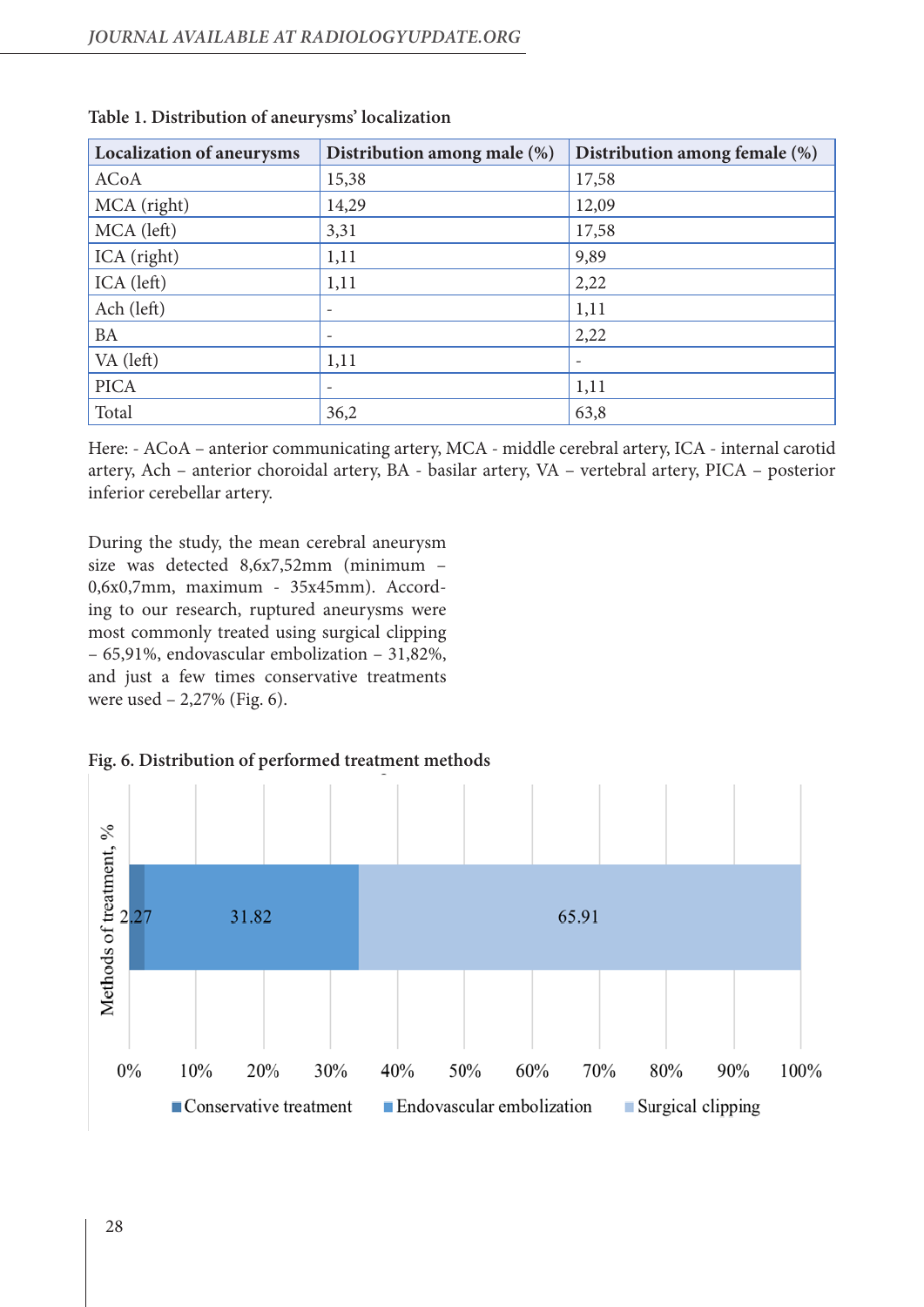Repeated endovascular coiling was performed for 3,41% of patients, coiling after surgical clipping for 2,27% patients, and 4,55% of patients underwent surgical clipping after coiling. The average duration of endovascular coiling was 65,23 min, and the surgical clipping - 220,45 min. Postoperative complications occurred for 10,13% of patients and were 1,67 times more frequent after surgical clipping. Analyzing dynamic of symptoms after treatment, positive condition

occurred to 56,25% of patients (for 71,1% clipping was performed), negative – 37,5% (of which 26,67% died), and there was no significant change of condition to 6,25% patients. According to our study, in many cases short-term symptoms were (Fig. 7): headache (72,5%), nausea (45%), vomiting (30%), unconscious (32,5%), vasospasm (8,75%); long-term symptoms (Fig. 8): biosocial dysfunction (7,5%), hemiparesis (7,5%), hemiplegia (6,25%), disorientation (7,5%).



**Fig. 7. Distribution of short-term symptoms by frequency**

**Fig. 8. Distribution of long-term symptoms by frequency**

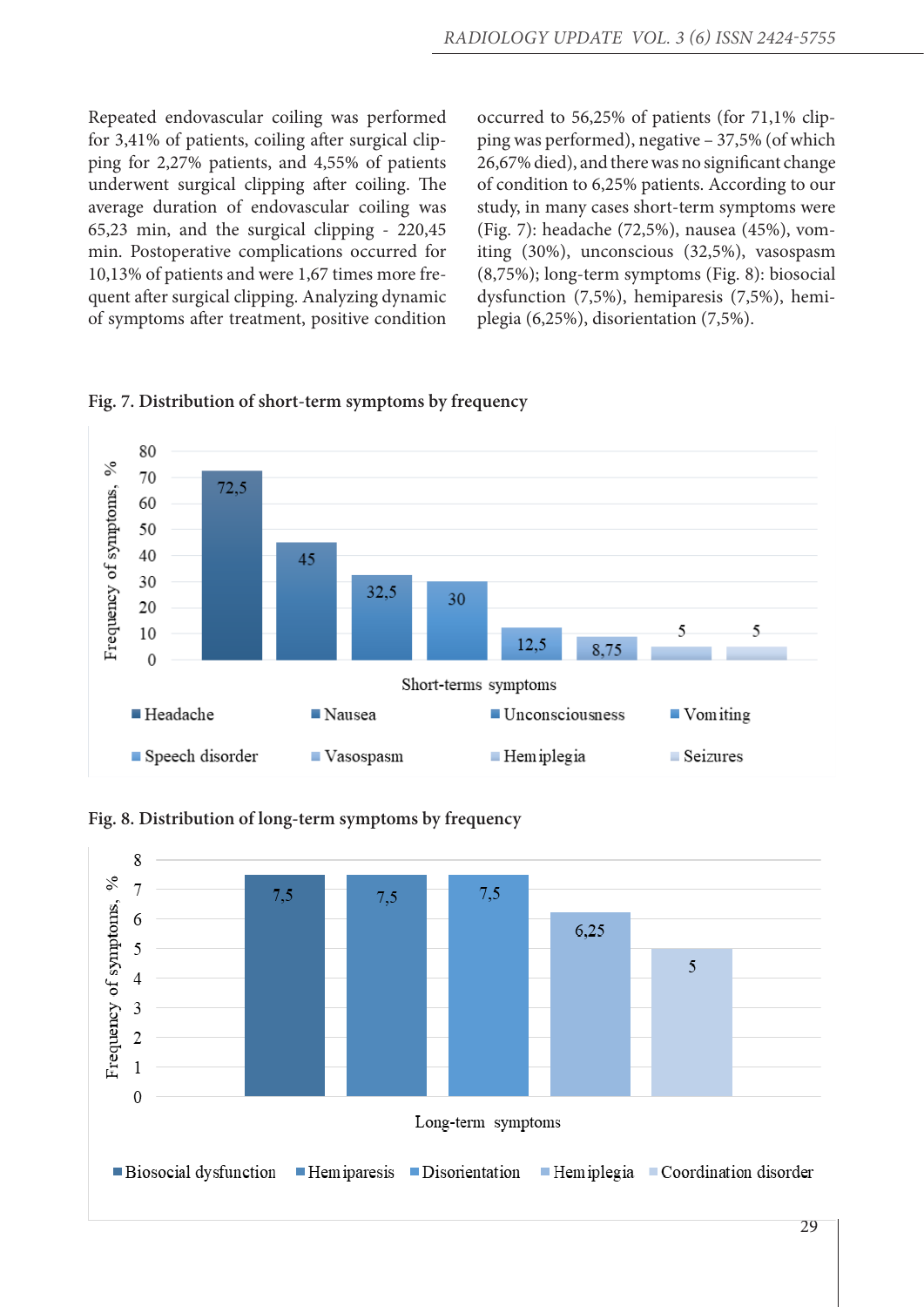# **DISCUSSION**

The study group consisted of 80 patients, who had a rupture of a cerebral aneurysm, underwent a radiological examination at the HLUHS CK Radiology Clinic and treatment at Neurology and Neurosurgery Clinic in 2015-2018. The age of patients in this population ranged from 24 to 84 years, with an average age of  $58,36 \pm 13,89$  in women and  $53,83 \pm 16,05$  in man. Relatively, the similar average age of patients (50-59 years) is also indicated in literature sources [6-8]. In our study, the average size of the ruptured aneurysm was 8,6x7,52mm. Similar results were obtained during the studies of other studies, whose average size was 5-10mm [4,5]. To our knowledge, the most common localizations of aneurysms were: ACoA – 34,04%, right and left MCA distributed into 25,53% and 20,21 %, right and left ICA – 11,70% and 3,19%, comparable results were recorded in other studies [6-8]. According to our findings, it became evident that multiple aneurysms were spotted in 16,25% of cases. The similar results were found in other research (multiple aneurysms were detected for 14.57% patients) [6]. Our study shows that CT angiography is the gold standard for ruptured aneurysms examination before choosing treatment, although the meta-analysis of E. Thomas Chappell and co-authors suggests, that digital subtraction angiogram is the standard method, but specialists who use CTA says that this method is good or even better than digital subtraction angiogram in the diagnosis and treatment of cerebral aneurysms [9]. During the study, we found that the most common short-term symptoms were headache, nausea, vomiting, unconscious, vasospasm. Most frequent long-term symptoms were biosocial dysfunction, hemiparesis, hemiplegia, disorientation, similar results were obtained in a study, conducted in the Philadelphia, where was found that SAH survivors had increased problems in the quality of life: mobility, self-care, usual activities, and anxiety/depression [10]. In our study, we found that endovascular coiling results in fewer poor clinical outcomes comparing with surgical clipping. Relatively, Cameron G. Mc-Dougall and co-authors in a study, conducted in California, estimated that coiling results in fewer complications, thus not all aneurysms should be treated by coil embolization [11]. Having reviewed the results of our and previous studies, as well as the literature data, we can observe that diagnostic, treatment, and outcomes of ruptured cerebral aneurysms, which cause SAH, are quite similar.

### **CONCLUSIONS**

1. 40-60 years old patients were most commonly diagnosed with a rupture of anterior communicating artery aneurysm, with no significant difference between genders ( $p = 0.256$ ).

2. The most common short-term symptoms of a ruptured aneurysm were severe headache, nausea, vomiting, unconsciousness, vasospasm, long-term symptoms - biosocial dysfunction, hemiparesis, hemiplegia, disorientation.

3. The primary diagnostic method was CT angiography; if the origin of symptoms was unclear, digital subtraction angiogram was required.

4. The surgical clipping is a dominant method of treatment with a higher risk of postoperative complications, while endovascular treatment has a higher probability of reoperations.